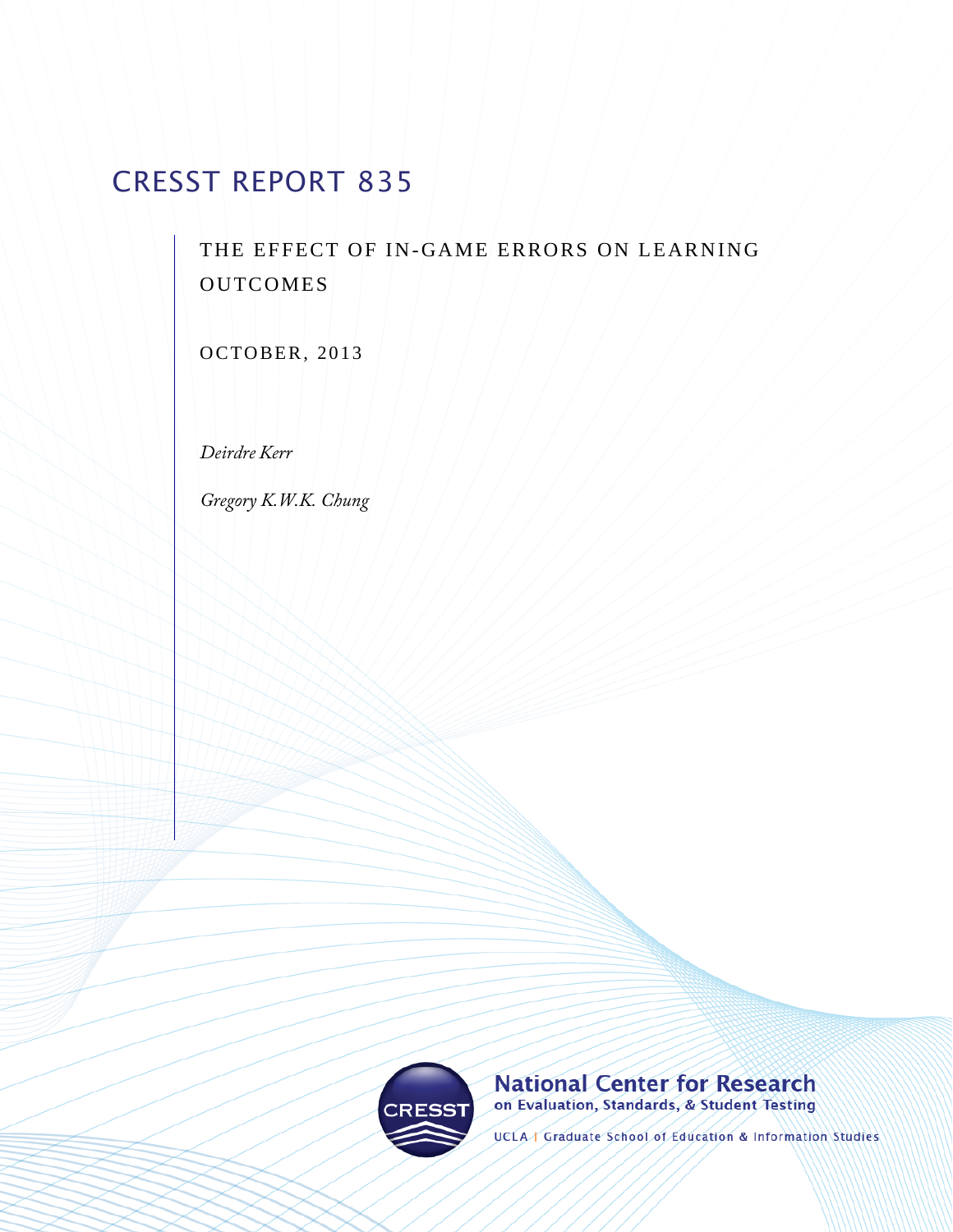## **The Effect of In-Game Errors on Learning Outcomes**

CRESST Report 835

Deirdre Kerr and Gregory K.W.K. Chung CRESST/University of California, Los Angeles

October2013

National Center for Research on Evaluation, Standards, and Student Testing (CRESST) Center for the Study of Evaluation (CSE) Graduate School of Education & Information Studies University of California, Los Angeles 300 Charles E. Young Drive North GSE&IS Bldg., Box 951522 Los Angeles, CA 90095-1522 (310) 206-1532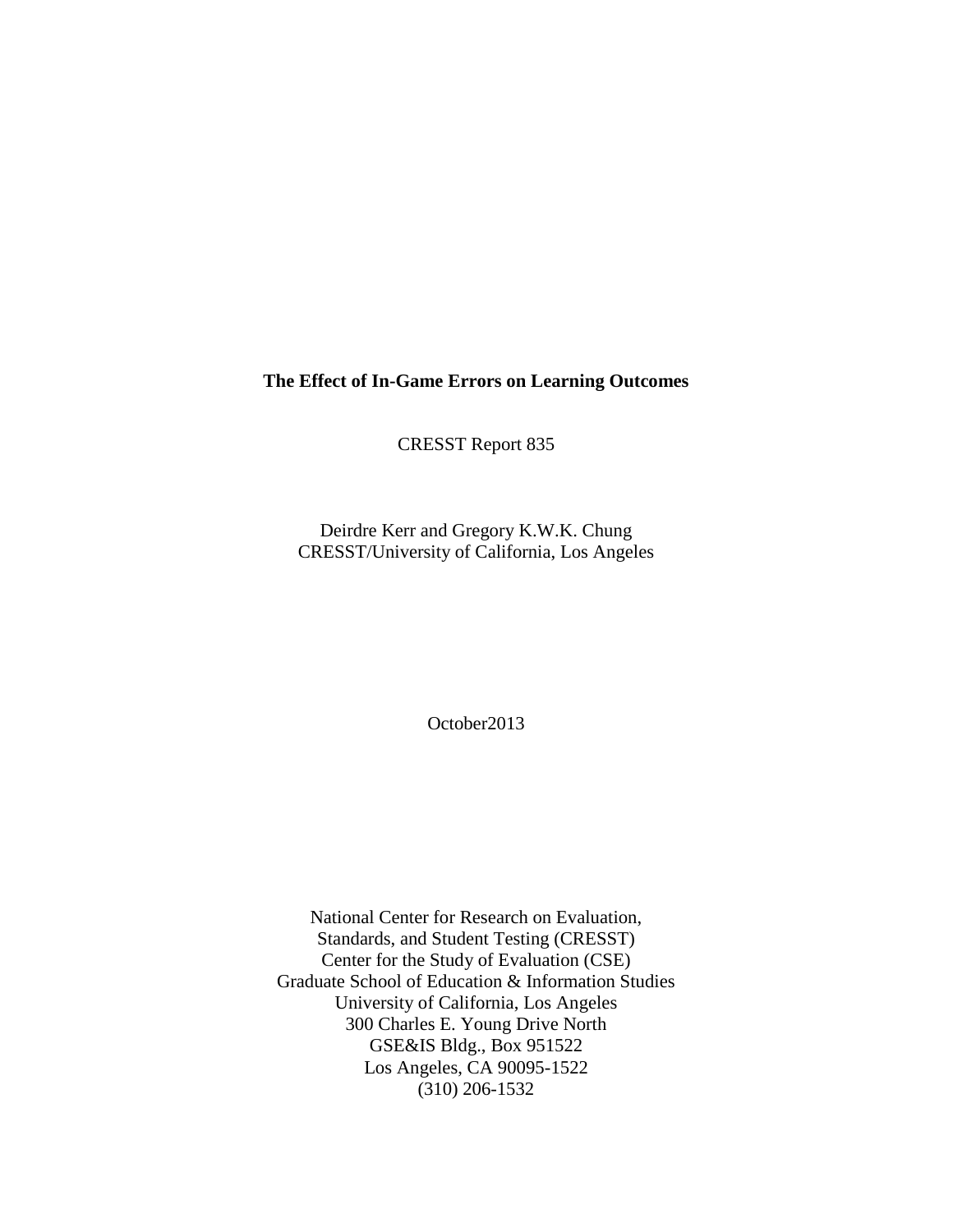Copyright © 2013 The Regents of the University of California

The work reported herein was supported under the Educational Research and Development Centers Program, PR/Award Number R305C080015.

The findings and opinions expressed here do not necessarily reflect the positions or policies of the National Center for Education Research, the Institute of Education Sciences, or the U.S. Department of Education.

To cite from this report, please use the following as your APA reference: Kerr, D. & Chung, G. K. W. K. (2013). *The Effect of In-Game Errors on Learning Outcomes* (CRESST Report 835). Los Angeles, CA: University of California, National Center for Research on Evaluation, Standards, and Student Testing (CRESST).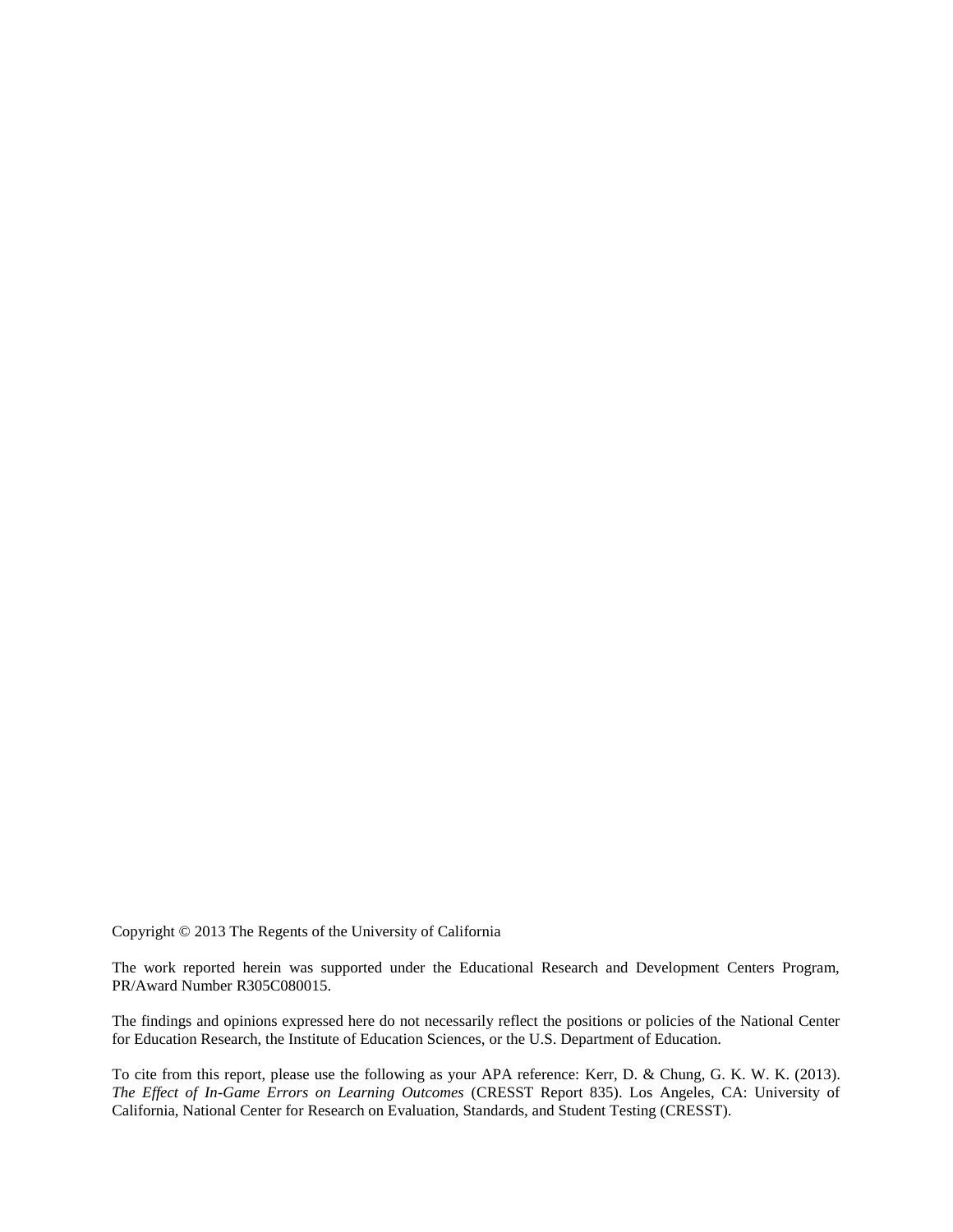# **TABLE OF CONTENTS**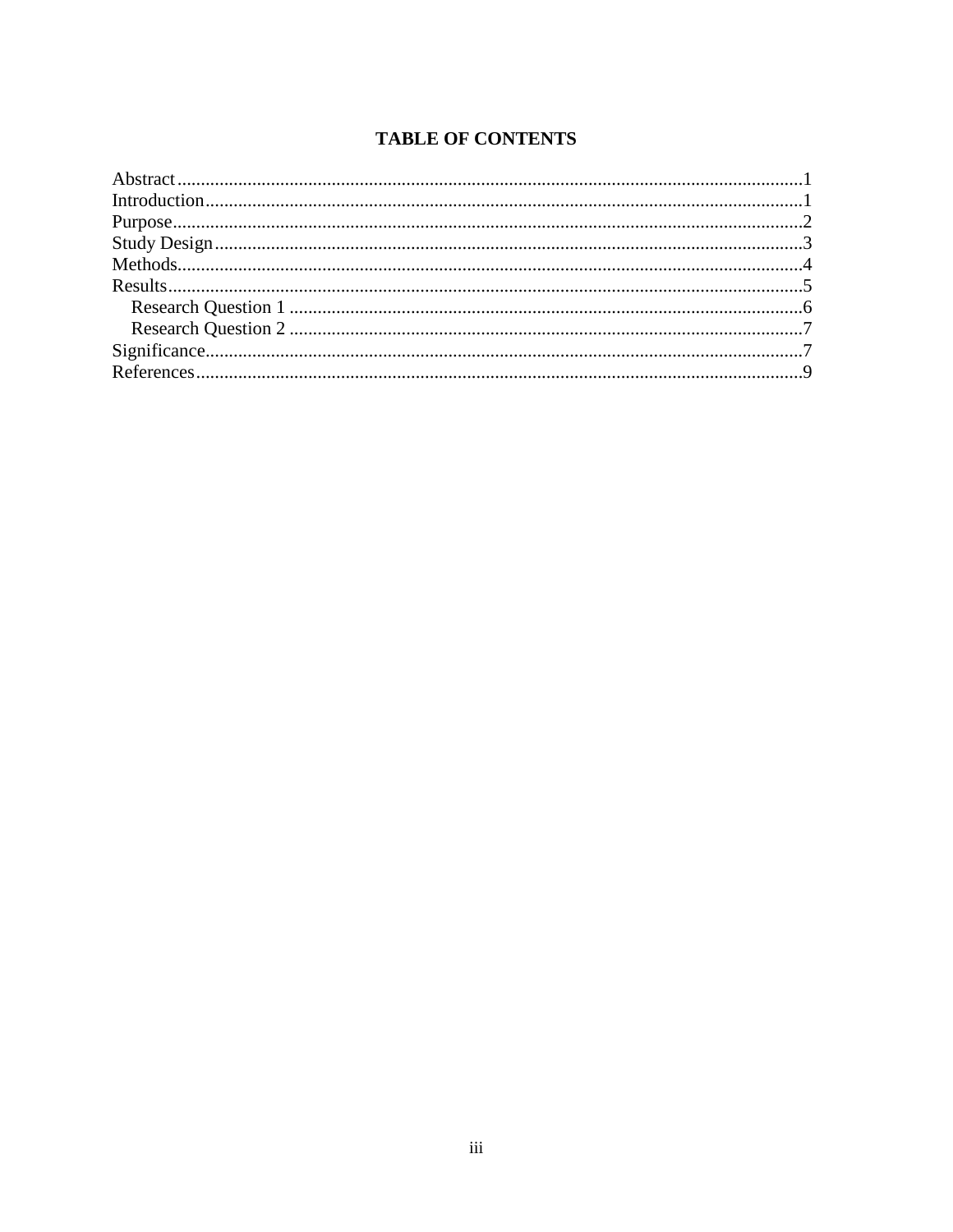#### **THE EFFECT OF IN-GAME ERRORS ON LEARNING OUTCOMES**

Deirdre Kerr and Gregory K.W.K. Chung CRESST/ University of California, Los Angeles

#### **Abstract**

Student mathematical errors are rarely random and often occur because students are applying procedures that they believe to be accurate. Traditional approaches often view such errors as indicators of students' failure to understand the construct in question, but some theorists view errors as opportunities for students to expand their mental model and create a deeper understanding of the construct. This study examines errors in an educational video game that are indicative of two specific misunderstandings students have about fractions (unitizing and partitioning) in order to determine whether the occurrence of those errors makes students more likely to learn from the game or more likely to be confused by the game. Analysis indicates that students who made unitizing errors were more likely to be confused by the game while students who made partitioning errors were more likely to learn from the game.

#### **Introduction**

Student mathematical errors are rarely random or capricious (Radatz, 1979). More often than not, student errors stem from organized strategies and rules that have sensible rationales (Bejar, 1984). Most errors are not accidental, but arise from ideas, rules, or procedures that make sense to the student and are perceived by the student as being accurate (Movshovitz-Hadar, Zaslavsky, & Inbar, 1987). These erroneous ideas, rules, or procedures frequently produce correct answers under specific circumstances, though they are at odds with mathematical concepts or reasoning and therefore are inaccurate in other circumstances (Babai, 2010).

Traditional approaches often view errors as failures on the part of the student (Bejar, 1984). For many theorists, errors are perceived as having a negative effect on learning because they increase frustration, reduce motivation, and produce stress, which leads to increased cognitive overload and the tendency to rely on old habits even if the student knows they are not productive (Frese & Altman, 1989). However, cognitive theorists and action theorists note that errors can provide information that the student would not otherwise encounter, thereby leading to a more comprehensive mental model of the construct (Frese & Zapf, 1994). Additionally, correcting an error can serve to improve future performance and broaden understanding by facilitating revisions to a previously faulty knowledge structure (Ohlsson, 1996).

Educational video games are a promising medium for addressing errors in this more formative manner for several reasons. First, because games are designed to challenge students and develop their skills, errors are expected and carry little or no negative stigma, (Pinelle,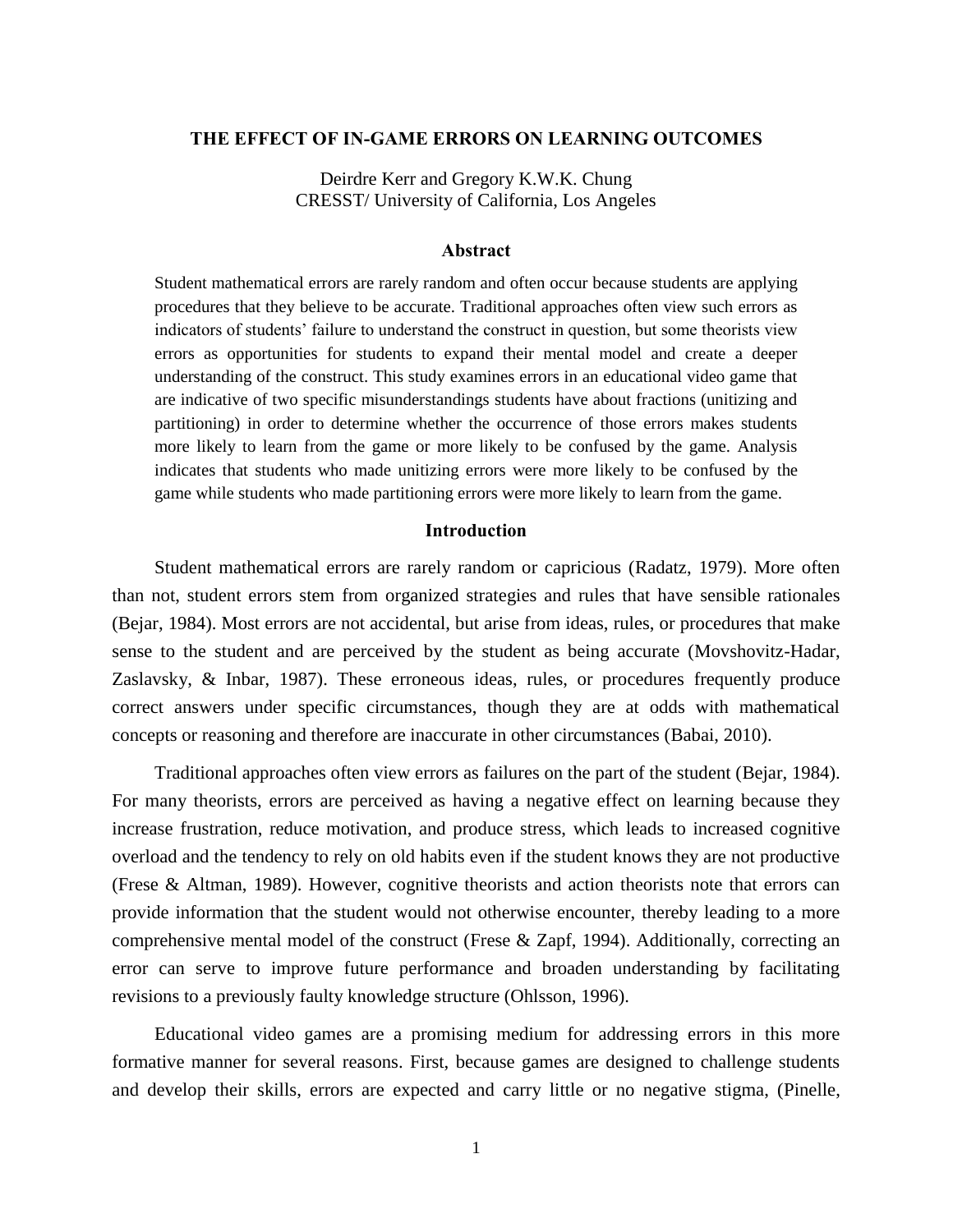Wong, & Stach, 2008). Secondly, when students make errors during a game the software can provide immediate targeted feedback, which is seldom the case in standard educational environments.

Student errors in educational games should be identified and analyzed with the purpose of selecting, implementing, and evaluating the instructional procedures to be used in-game (Jitendra & Kameenui, 1996). Information about the effects, positive or negative, of specific errors on learning can subsequently be used to modify the presentation of content in the game or provide feedback to students when an error is committed. Further, analyzing student mistakes may provide useful suggestions for improving the teaching and learning process of educational video games (Fiori & Zuccheri, 2005), thereby boosting the degree to which the games encourage students to think about the targeted educational content (Fisch, 2005).

#### **Purpose**

This study analyzed two different types of errors (unitizing and partitioning) made in an educational video game to determine what effects those errors might have on student performance. In-game errors were analyzed using a multinomial logistic regression and pretestposttest design to answer the following research questions:

- 1. Do errors (unitizing or partitioning) affect the likelihood that students will be confused by a mathematics educational game?
- 2. Do errors (unitizing or partitioning) affect the likelihood that students will learn from a mathematics educational game?

The unitizing and partitioning errors used in the analysis were identified through a data mining technique known as cluster analysis. Cluster analysis is a density estimation technique for identifying patterns within user actions reflecting differences in underlying attitudes, thought processes, or behaviors (Berkhin, 2006; Romero, Gonzalez, Ventura, del Jesus, & Herrera, 2009) through the analysis of either general correlations or sequential correlations (Bonchi et al., 2001). Cluster analysis is particularly appropriate for the analysis of log data because clustering is driven solely by the data at hand and is therefore ideal in instances in which little prior information is known (Jain, Murty, & Flynn, 1999). Cluster analysis is used to identify the latent dimensionality of a data set (Roussos, Stout, & Marden, 1998) and compress the data set into a manageable number of variables that are nontrivial, implicit, previously unknown, and potentially useful (Frawley, Piateski-Shapiro, & Matheus, 1992; Hand, Mannila, & Smyth, 2001; Vogt & Nagel, 1992).

Cluster analysis partitions actions into groups based on a matrix of inter-object similarities (James & McCulloch, 1990) by minimizing within-group distances compared to between-group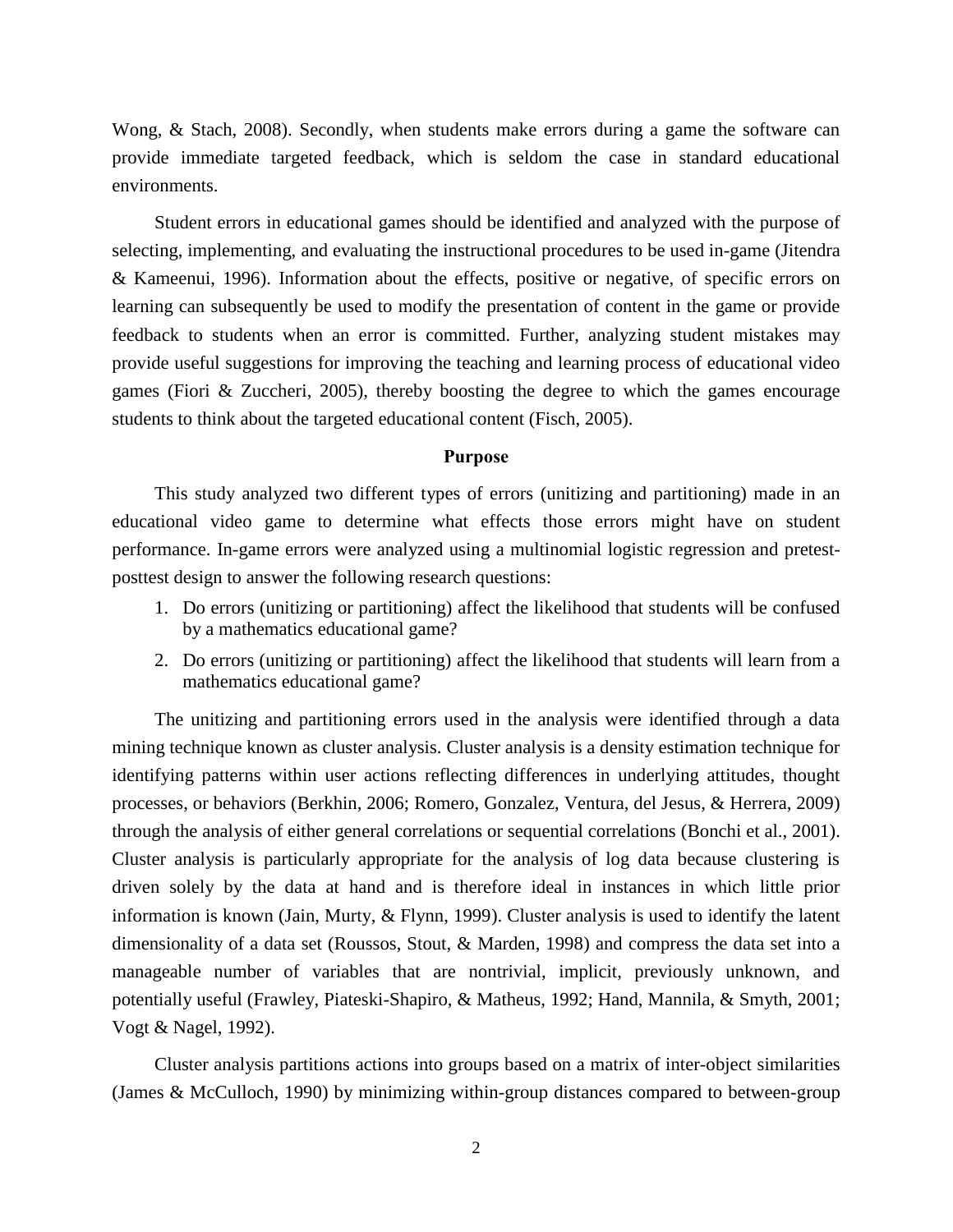distances so that actions classified as being in the same group are more similar to each other than they are to actions in other groups (Huang, 1998). Cluster analysis considers two actions to be similar if they are both performed by the same students. Actions are considered to be different if some students perform one of the actions and different students perform the other. Properly used, cluster analysis algorithms can perform the necessary pattern reduction and simplification process so that patterns in large data sets can be detected (Vogt & Nagel, 1992). In the case of log files from educational video games, the identified patterns, or clusters, take the form of the different solution strategies and error patterns manifested by the students as they attempt to solve each game level.

#### **Study Design**

The data used in this study comes from the log files generated by an educational video game (*Save Patch*) designed to teach addition of fractions (Chung et al., 2010). In *Save Patch*, students are asked to place coils on trampolines to help Patch bounce over obstacles and reach his home on the far side of the screen.

To correctly solve each level, students must place trampolines at various locations along a one- or two-dimensional grid as indicated by the three small 'T' boxes located on the grid (Figure 1). Students then select coils from the Positive Coil or Negative Coil resource bins on the right side of the screen and place the coils on the trampolines to make them bounce. Students can choose the values of the coils provided or break the coils into smaller pieces. While any size coil can be placed on the trampoline initially, subsequent coils can only be added to the trampoline if they are the same size (i.e., have the same denominator). The distance Patch will bounce is the sum of all coil values added to the trampoline. For instance, if a student places two 1/3 coils on a trampoline, Patch will bounce 2/3 of a unit. The direction Patch will bounce is indicated by the green arrow attached to each trampoline.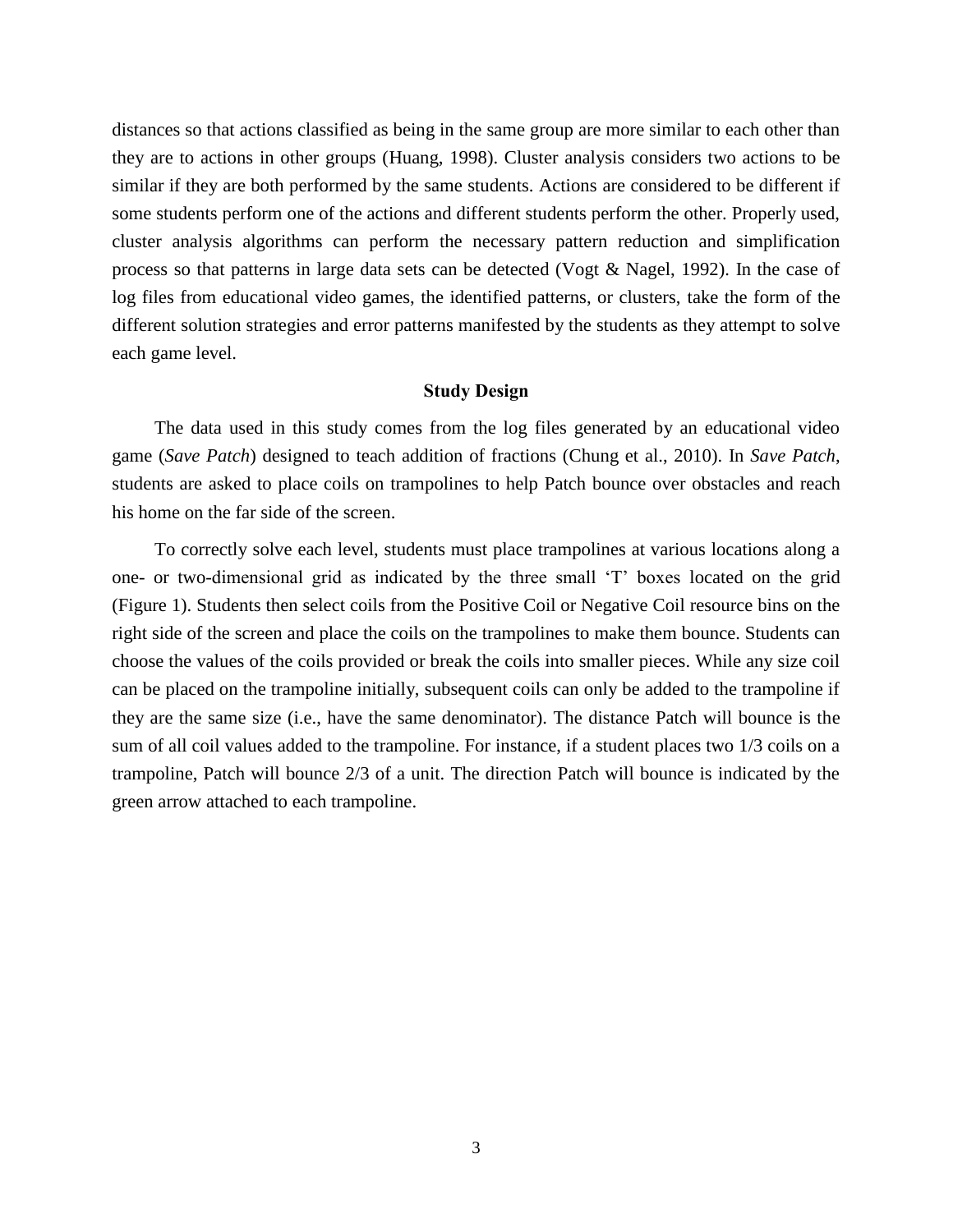

*Figure 1*. Screen shot of a level in Save Patch.

In *Save Patch*, one whole unit is always the distance between two red lines. Green dots indicate the size of the fractional pieces that should be used. In the level shown in Figure 1, the red lines indicate that the grid is one unit wide and one unit tall. The green dots inside the grid indicate that the grid is broken into thirds. To solve this level, a student would place a trampoline with an arrow pointed to the right on the first 'T' block, a trampoline with an arrow pointed up on the second 'T' block, and another trampoline with an arrow pointed up on the third 'T' block. Then the student would choose a whole unit coil from the Positive Coil resource bin and place it on the first trampoline, choose a 1/3 coil and place it on the second trampoline, and choose a 1/3 coil and place it on the third trampoline.

Our sample included 244 students (115 males, 115 females, and 14 students who did not report their gender) from a rural school district in southern California in either pre-algebra (63 students) or algebra (181 students) courses. Students in both courses took the pretest, played the game for approximately 40 minutes, and then took the posttest. Each action the students took in the game was logged automatically.

#### **Methods**

Cluster analysis using the fuzzy clustering algorithm "fanny" in R (R Development Core Team, 2010) was run to extract student error patterns. Two main mathematical errors were identified through the cluster analysis: unitizing errors and partitioning errors (Kerr & Chung, 2012).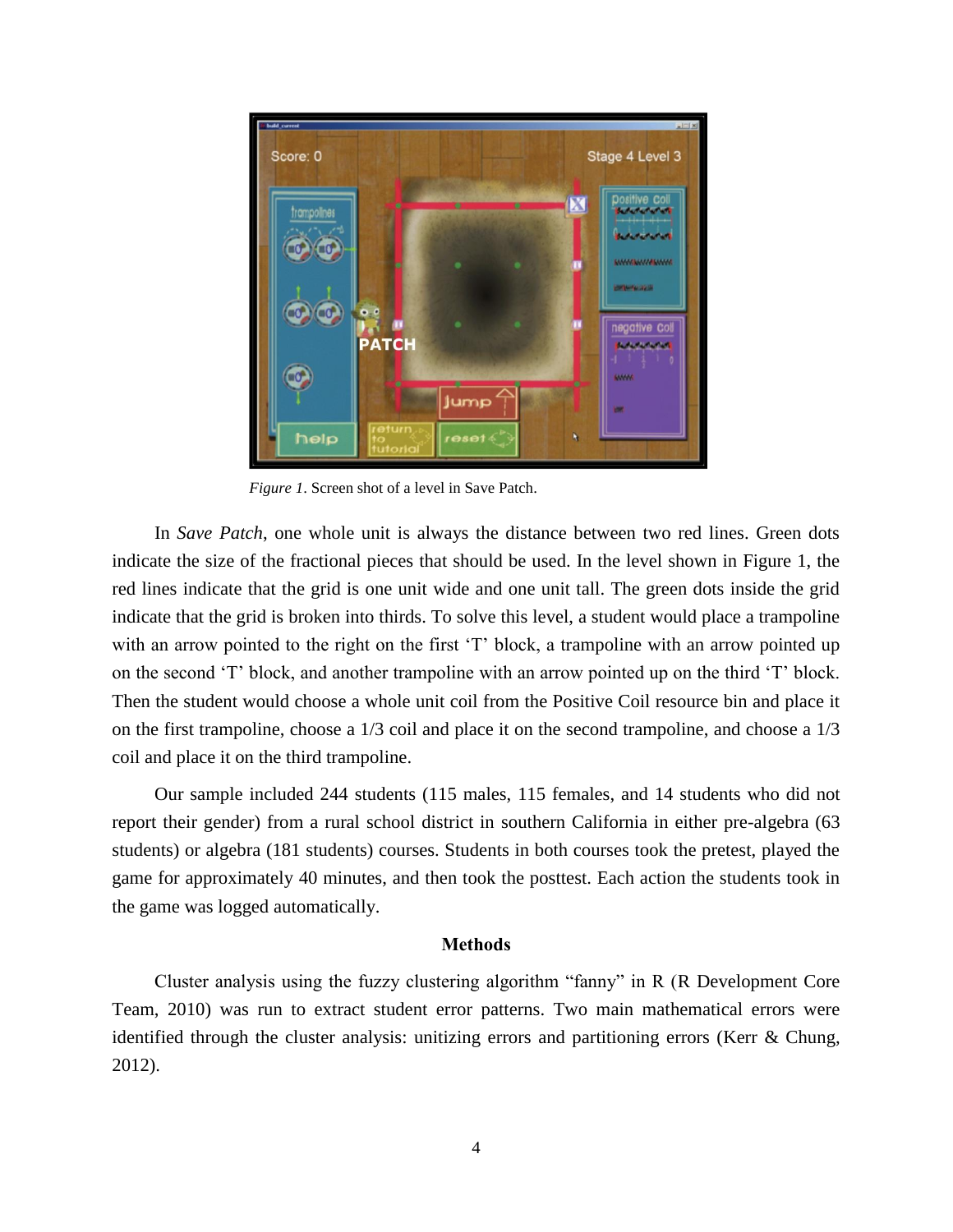Unitizing errors were made by students who were unable to correctly identify the unit in a given problem. Rather than using the hash marks that indicated units in the game, these students assumed that the length of the grid was always one unit, regardless of the number of hash marks present on the screen (Kerr, 2013). For example, in Figure 2, students who made a unitizing error would have identified the number line as representing one unit broken into eighths rather than representing two units broken into fourths.



*Figure 2.* Number line representing two units broken into fourths.

Partitioning errors were made by students who were unable to correctly identify the fractional size the unit was broken into. Rather than counting the number of segments that the unit was broken into to determine the denominator, these students counted the markings separating the segments (Kerr, 2013). For example, again in Figure 2, students who made partitioning errors would have identified the number line as representing two units broken into thirds rather than two units broken into fourths.

To determine how these errors affected student performance, a multinomial logistic regression was run to determine whether the identified errors made students more likely to learn from the game (higher posttest score than pretest score) or more likely to be confused by the game (lower posttest score than pretest score). The variables representing in-game errors were binary variables indicating whether the student made unitizing errors in the game and whether the student made partitioning errors in the game. Additional variables controlled for in the regression included pretest score, positive self-reported feelings about the game, and low selfbelief in math (as measured by items from Marsh, Hau, Artelt, Baumert, & Peschar, 2006).

All variables were calculated separately for students in pre-algebra and algebra, because these two groups of students differed in significant ways. Controlling for age, algebra students had significantly higher pretest scores ( $p < .001$ ) and posttest scores ( $p < .001$ ) and were marginally more likely to learn from the game  $(p = .077)$  than pre-algebra students.

#### **Results**

Not all variables in the initial multinomial logistic regression were significant predictors of the game's impact on students. Making partitioning errors, having positive feelings about the game, and having low self-belief in math were not significant predictors for pre-algebra students, perhaps due to the smaller sample size in that group. Therefore, these variables were dropped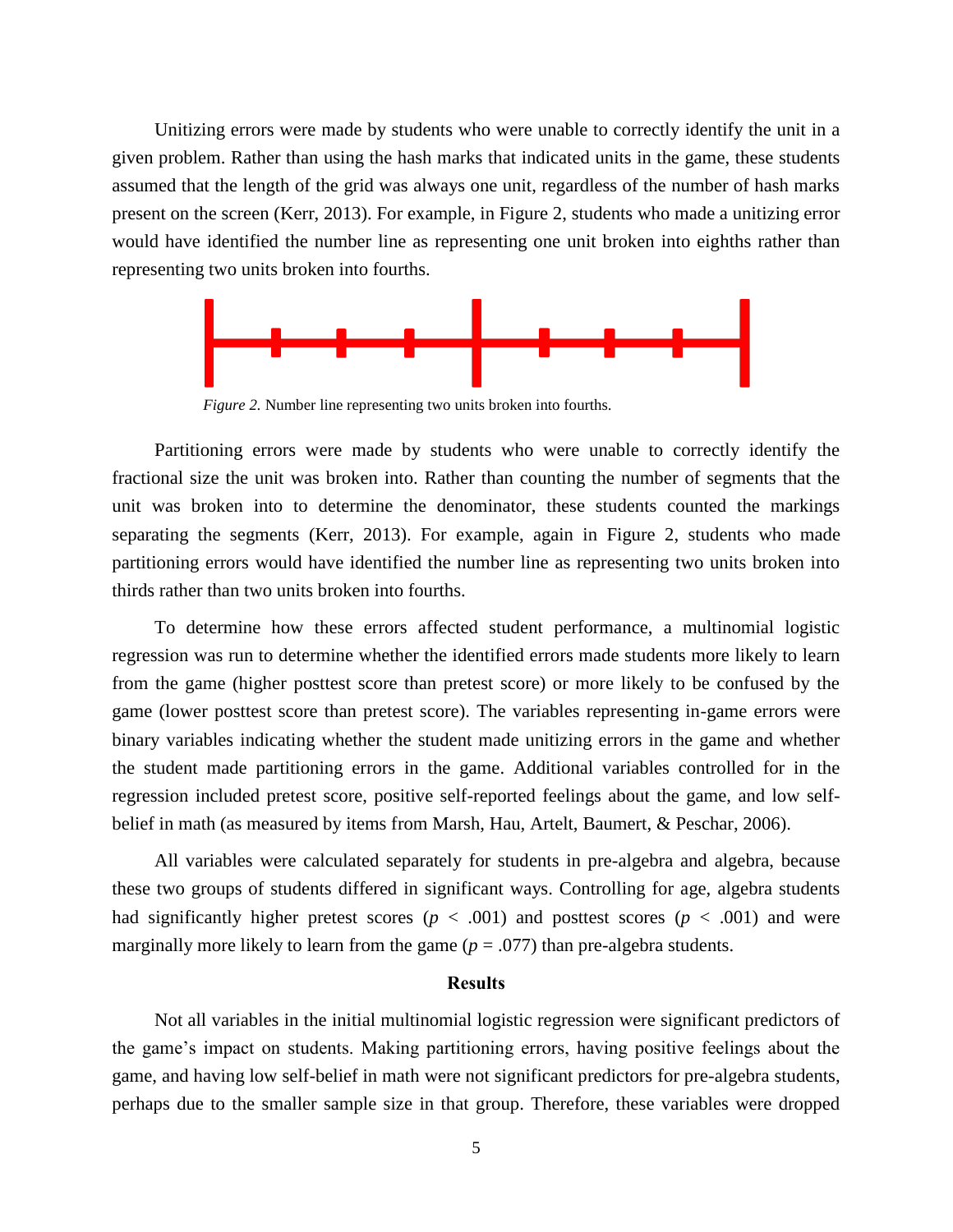from the final analysis. With the reduced set of variables, the regression was significant at  $p =$ .007 and accurately categorized more of the students than would have occurred by chance.

The results showed that 91 students learned from the game, 61 students were confused by the game, and 92 students were not affected by the game. Pretest score was not a significant predictor of either confusion ( $p = .833$ ) or learning ( $p = .609$ ).

Table 1

| Variable                        | B        | SE    | Wald  | df           | Sig. | Exp(B) |
|---------------------------------|----------|-------|-------|--------------|------|--------|
| Worse on posttest than pretest  |          |       |       |              |      |        |
| Intercept                       | $-0.987$ | 0.666 | 2.198 | 1            | .138 |        |
| Low SBM (algebra)               | 0.999    | 0.443 | 5.078 | 1            | .024 | 2.715  |
| Positive view (algebra)         | 0.215    | 0.461 | 0.218 | $\mathbf{1}$ | .641 | 1.240  |
| Partitioning (algebra)          | 0.007    | 0.383 | 0.000 | 1            | .986 | 1.007  |
| Unitizing (algebra)             | $-0.230$ | 1.094 | 0.044 | 1            | .833 | 0.794  |
| Unitizing (pre-algebra)         | 2.009    | 1.023 | 3.854 | 1            | .050 | 7.453  |
| Pretest score                   | 0.016    | 0.038 | 0.184 | 1            | .668 | 1.017  |
| Better on posttest than pretest |          |       |       |              |      |        |
| Intercept                       | 0.260    | 0.573 | 0.205 | 1            | .650 |        |
| Low SBM (algebra)               | $-0.358$ | 0.485 | 0.544 | 1            | .461 | 0.699  |
| Positive view (algebra)         | 0.818    | 0.381 | 4.602 | 1            | .032 | 2.265  |
| Partitioning (algebra)          | 0.657    | 0.369 | 3.169 | 1            | .075 | 1.928  |
| Unitizing (algebra)             | $-3.258$ | 1.209 | 7.258 | 1            | .007 | 0.038  |
| Unitizing (pre-algebra)         | 0.366    | 1.012 | 0.131 | 1            | .718 | 1.442  |
| Pretest score                   | $-0.004$ | 0.034 | 0.014 | 1            | .907 | 0.996  |
|                                 |          |       |       |              |      |        |

*Multinomial Logistic Regression Results*

#### **Research Question 1**

Do errors (unitizing or partitioning) affect the likelihood that students will be confused by a mathematics educational game?

As illustrated in Table 1, holding pretest constant, pre-algebra students were over seven times more likely to be confused by the game if they made unitizing errors in the game ( $p = .050$ ,  $Exp(B) = 7.453$ ). Holding pretest constant, algebra students were almost three times more likely to be confused by the game if they had low self-belief in math ( $p = .027$ ,  $Exp(B) = 2.715$ ).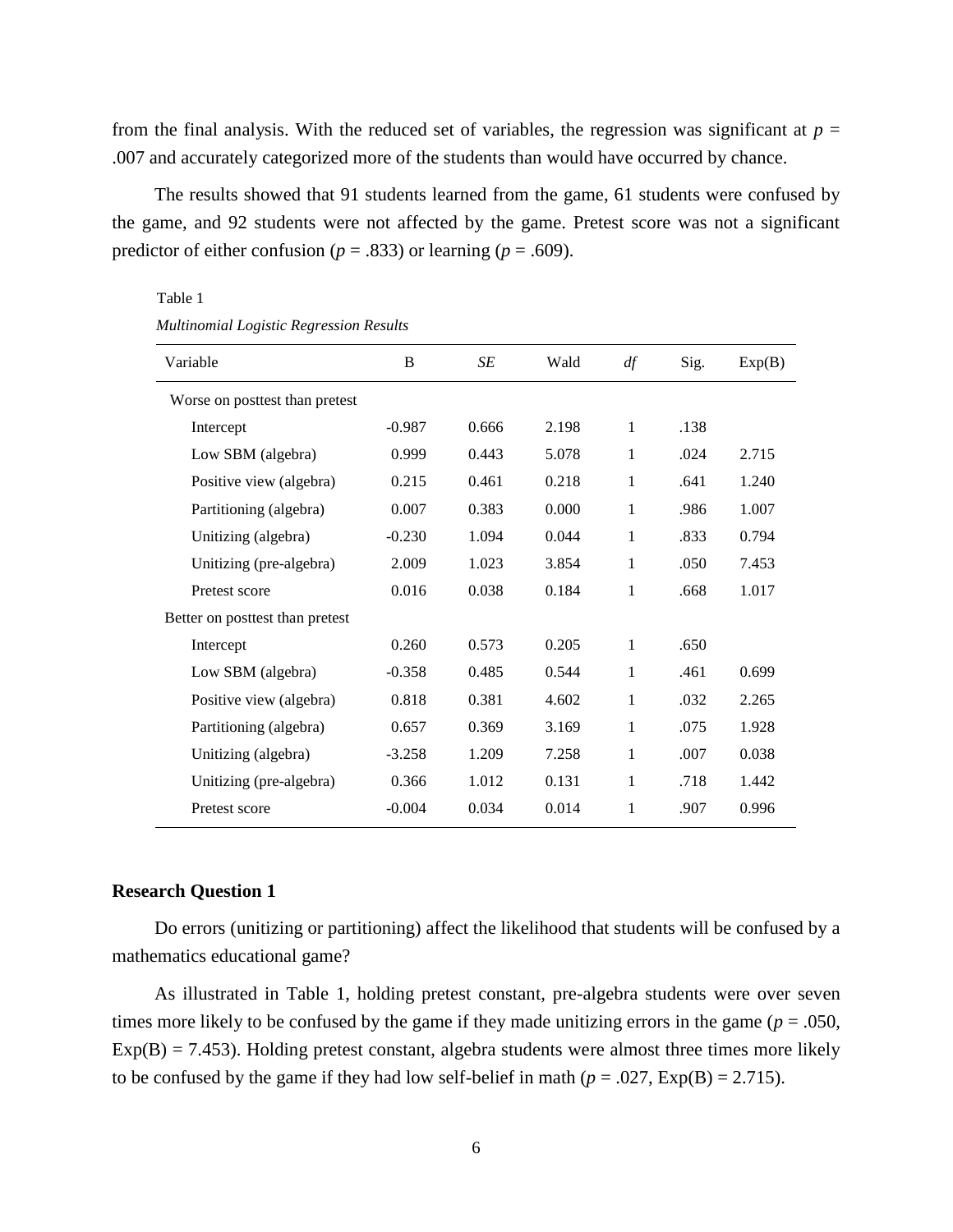#### **Research Question 2**

Do errors (unitizing or partitioning) affect the likelihood that students will learn from a mathematics educational game?

As illustrated in Table 1, holding pretest constant, algebra students were twice as likely to learn from the game if they felt positively about the game  $(p = .032, \text{Exp(B)} = 2.265)$  or made partitioning errors ( $p = .073$ ,  $Exp(B) = 1.928$ ), but were far less likely to learn from the game if they made unitizing errors ( $p = .007$ ,  $Exp(B) = 0.038$ ).

#### **Significance**

These results indicate that different types of errors (unitizing and partitioning) may have different effects on learning. While students who made unitizing errors were more likely to be confused by *Save Patch* and less likely to learn from the game, students who made partitioning errors were more likely to learn from the game. There are two possible reasons the errors might differ in their effects.

On one hand, the feedback given for partitioning errors in the game may have been superior to the feedback given for unitizing errors. If a student is unable to interpret the feedback they are given upon making that error, errors will be seen as a point of frustration rather than a learning opportunity (Frese & Altman, 1989). Effective feedback should help learners identify the aspects of the procedure that are relevant to their decision-making process, rather than simply notifying learners that they have made an error or providing learners with the correct response (Ohlsson, 1996). Our feedback for the partitioning error may have followed this format more closely than our feedback for the unitizing error.

On the other hand, unitizing errors and partitioning errors may be vastly different types of errors. Researchers have identified two different kinds of errors: slips and mistakes. Slips are failures in execution, whereas mistakes are failures to adequately grasp the concept (Reason, 1995). Slips are often caused by internal or external distractions (Zhao & Olivera, 2006), and the action is not performed as intended (Norman, 1981). Mistakes, on the other hand, arise from misconceptions or misapplications of rules or procedures (Reason, 1995). Novices commit more mistakes, while experts commit more slips (Frese & Altman, 1989). Therefore it's possible that unitizing errors are mistakes while partitioning errors are slips, and mistakes have negative effects on learning whereas slips do not.

Despite the ambiguity of interpretation, this analysis provided us with results that we can use to improve the design of our game so that it is a more effective instructional platform. It may improve student learning if we change the feedback given to students when they make unitizing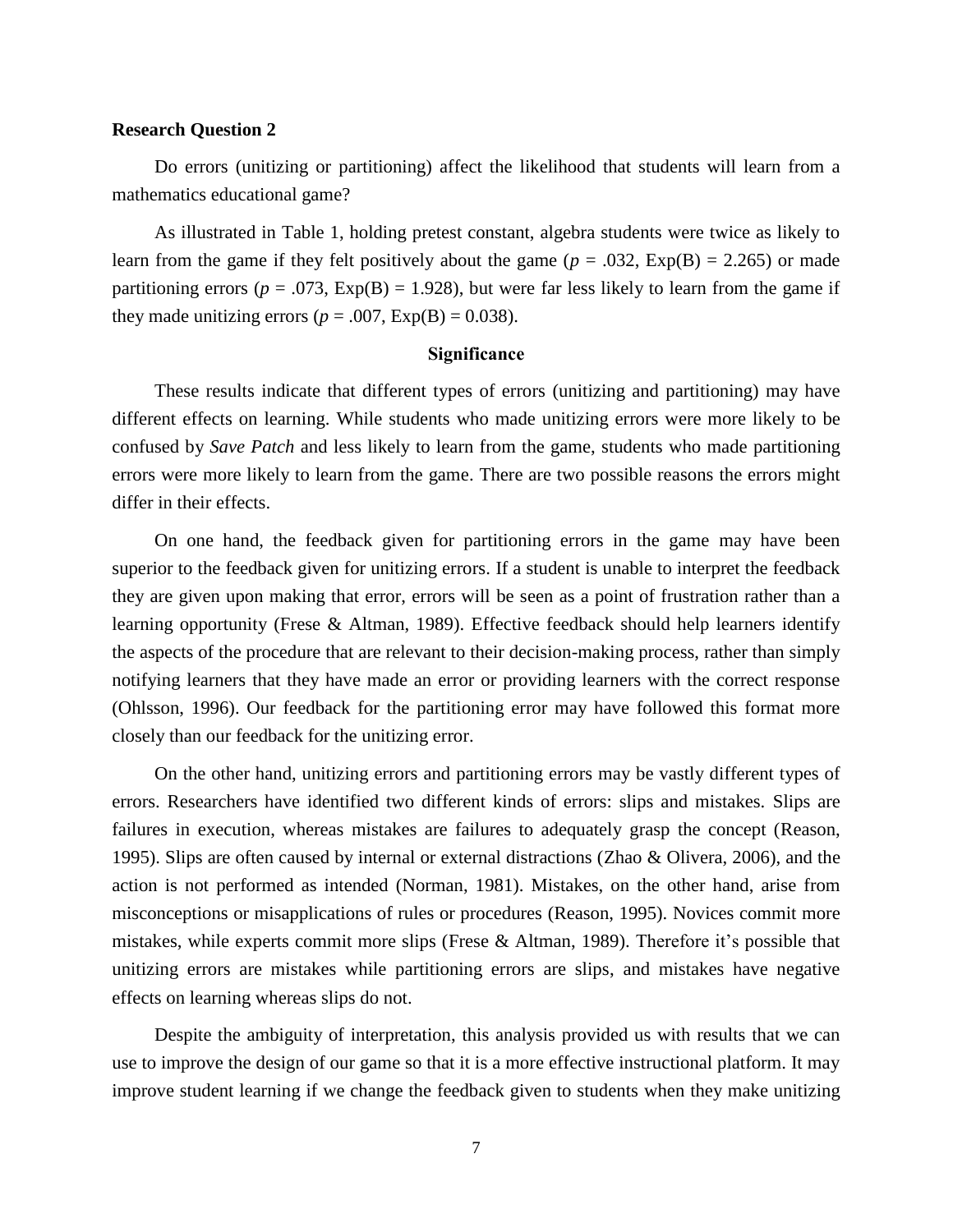errors to point out how information about the unit size is used in determining the denominator of a given representation. It may also improve student learning if we provide distracters that make partitioning errors attractive and remove distracters that make unitizing errors attractive. We are currently in the process of revising the game, and hope that the results from our upcoming analyses provide more insight into the effect of unitizing and partitioning errors on student learning.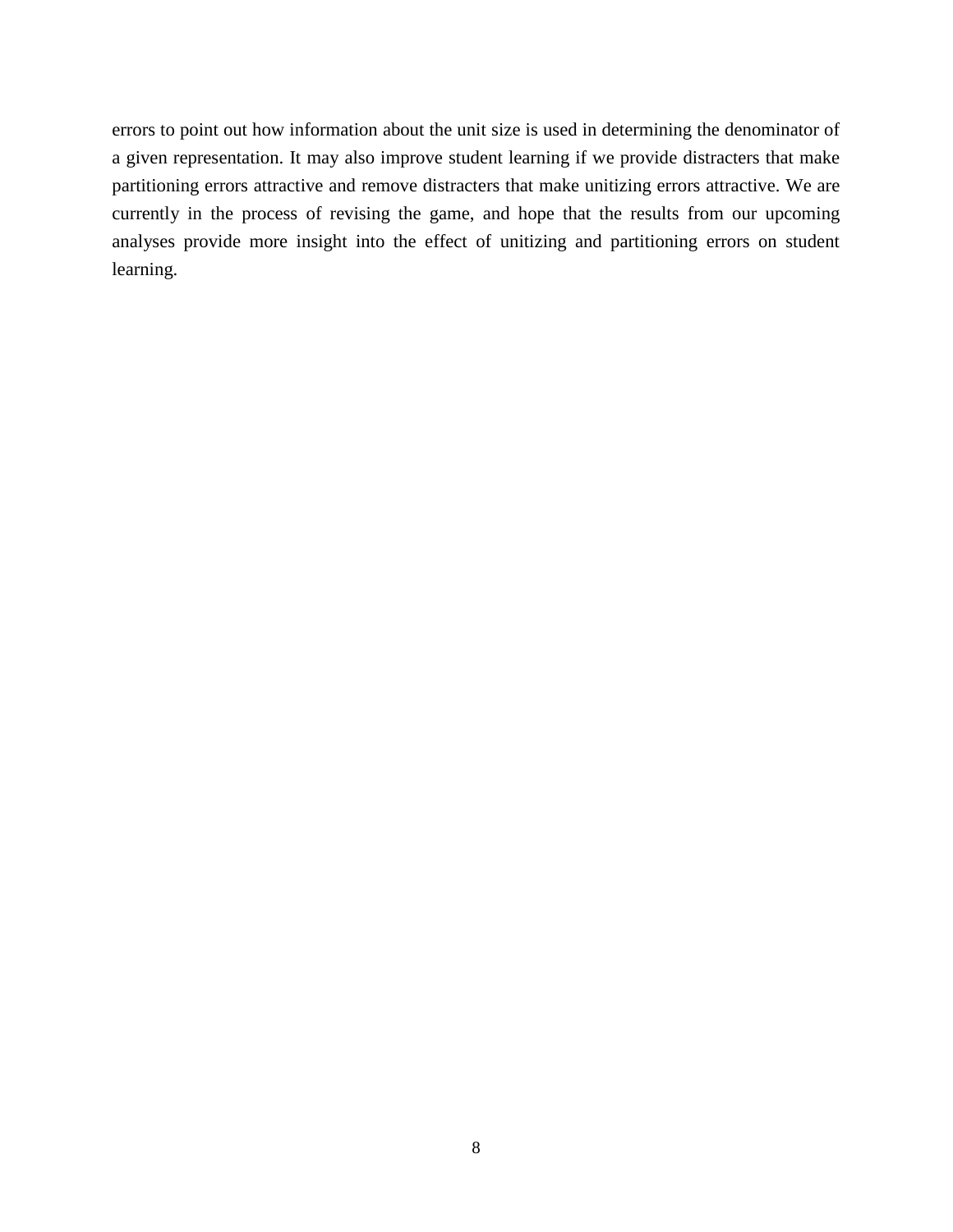#### **References**

- Babai, R. (2010). Piagetian cognitive level and the tendency to use intuitive rules when solving comparison tasks. *International Journal of Science and Mathematics Education*, *8*(2), 203- 221.
- Bejar, I. I. (1984). Educational diagnostic assessment. *Journal of Educational Measurement*, *21*(2), 175-189.
- Berkhin, R. (2006). A survey of clustering data mining techniques. In J. Kogan, C. Nicholas, & M. Teboulle (Eds.), *Grouping multidimensional data* (pp. 25-72). The Netherlands: Springer.
- Bonchi, F., Giannoti, F., Gozzi, C., Manco, G., Nanni, M., Pedreschi, D., ..., Ruggieri, S. (2001). Web log data warehouses and mining for intelligent web caching. *Data & Knowledge Engineering*, *39,* 165-189.
- Chung, G. K. W. K., Baker, E. L., Vendlinski, T. P., Buschang, R. E., Delacruz, G. C., ..., Bittick, S. J. (2010, April). Testing instructional design variations in a prototype math game. In R. Atkinson (Chair), *Current perspectives from three national R&D centers focused on game-based learning: Issues in learning, instruction, assessment, and game design*. Structured poster session at the annual meeting of the American Educational Research Association, Denver, CO.
- Fiori, C., & Zuccheri, L. (2005). An experimental research on error patterns in written subtraction. *Educational Studies in Mathematics*, *60*(3), 323-331.
- Fisch, S. M. (2005). Making educational computer games "educational." *Proceedings of the 4th International Conference for Interaction Design and Children,* 56-61.
- Frawley, W. J., Piateski-Shapiro, G., & Matheus, C. J. (1992). Knowledge discovery in databases: An overview. *AI Magazine*, *13*(3), 57-70.
- Frese, M., & Altman, A. (1989). The treatment of errors in learning and training. In L. Bainbridge & S.A. Quintanilla (Eds.), *Developing skills with information technology* (pp. 65-86). Chichester, UK: Wiley.
- Frese, M., & Zapf, D. (1994). Action as the core of work psychology: A German approach. In H. C. Triandis, M. D. Dunnette, & L. Hough (Eds.), *Handbook of industrial and organizational psychology* (Vol. 4, pp. 271-340). Palo Alto, CA: Consulting Psychologists Press.
- Hand, D., Mannila, H., & Smyth, P. (2001). *Principles of data mining*. Cambridge, MA: The MIT Press.
- Huang, Z. (1998). Extensions to the k-means algorithm for clustering large data sets with categorical values. *Data Mining and Knowledge Discovery*, *2*, 283-304.
- Jain, A. K., Murty, M. N., & Flynn, P. J. (1999). Data clustering: A review. *ACM Computing Surveys*, *31*, 264-323.
- James, F., & McCulloch, C. (1990). Multivariate analysis in ecology and systematic: Panacea or Pandora's box? *Annual Review of Ecology and Systematics*, *21*, 129-166.